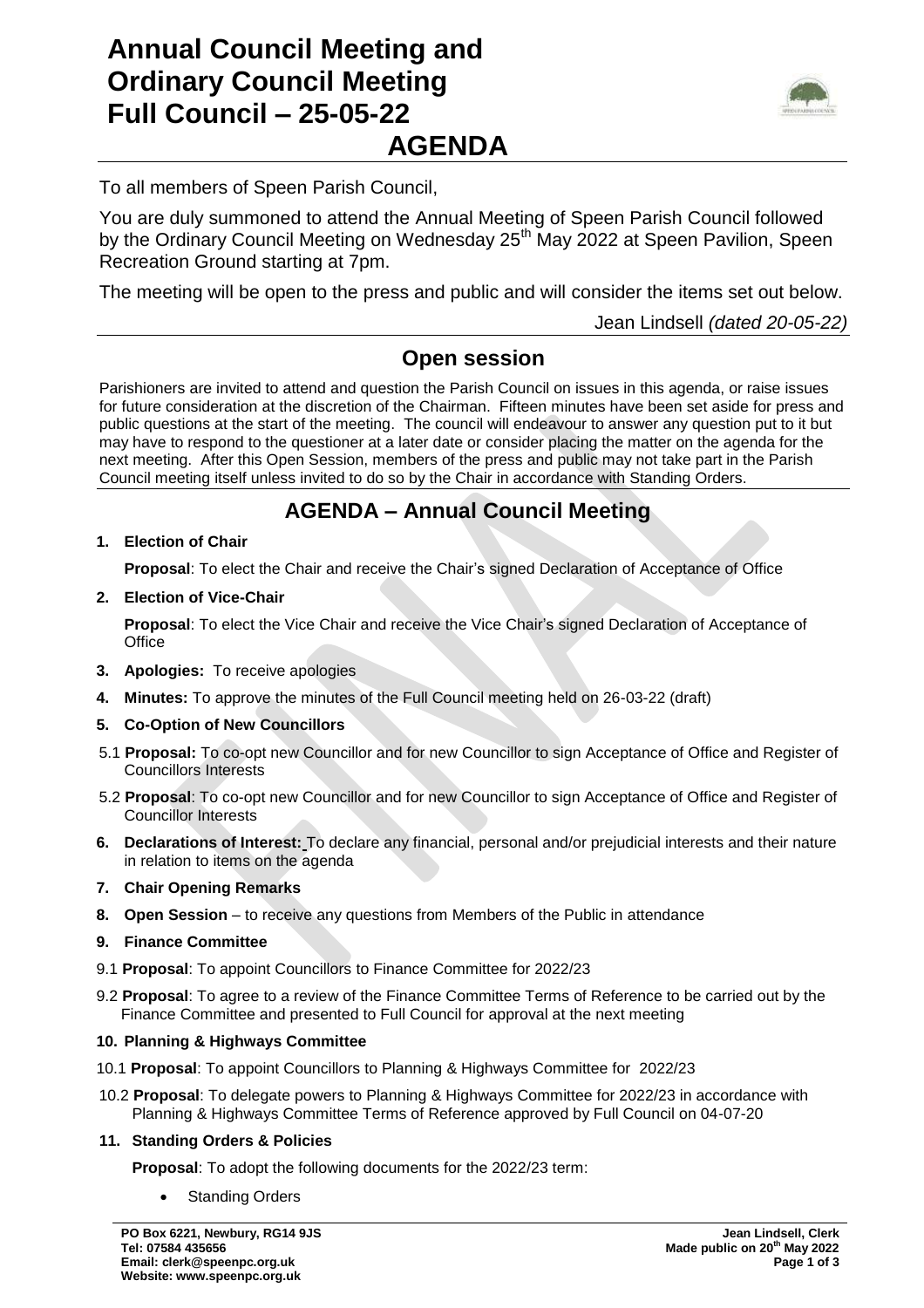## **Annual Council Meeting and Ordinary Council Meeting Full Council – 25-05-22 AGENDA**



- Financial Regulations
- **12. Review of Inventory of Land and Assets** 
	- **Proposal:** To approve the current Fixed Asset Register
- **13. Members Register of Interests** to confirm that Member ROI forms are current and to advise Clerk if updates are required
- **14. Year End Accounts 2021/22** *(Clerk as RFO)*
- 14.1 To retrospectively note payments for March 2022
- 14.2 **Proposal**: To review and agree Year End Accounts for 2021/22
- **15. Annual Governance and Accountability Return 2021/22** *(Clerk as RFO)*
- 15.1 **Proposal**: To approve Annual Internal Audit Report 2021/22 (detailed auditor report & page 3)
- 15.2 **Proposal**: To approve Section 1 Annual Governance Statement 2021/22 (page 4)
- 15.3 **Proposal**: To approve Section 2 Accounting Statements 2021/22 (page 5)
- 15.4 **Proposal**: To approve Annual Governance and Accountability Return 2021/22 be submitted to External Auditor and published in accordance with statutory deadline of  $1<sup>st</sup>$  July 2022
- **16. Ordinary Meeting Dates 2021/22 and Annual Meeting 2022/23**

To agree Ordinary Council meeting dates for 2022/23

To set the date of the Annual Council Meeting for the next term 2023/24